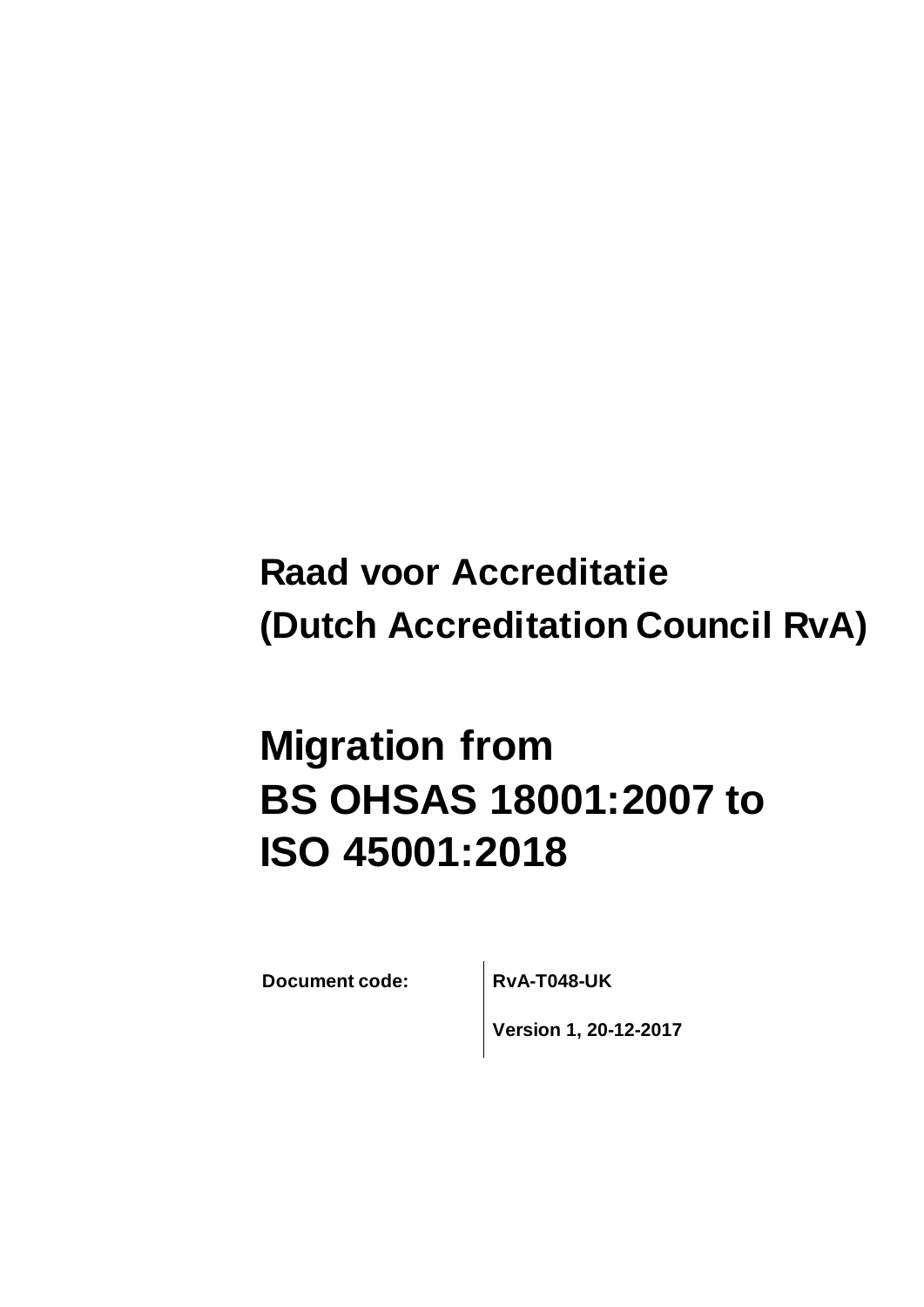A Rv A Explanatory note describes the policy and/or the procedures of the Rv A concerning a specif ic f ield of accreditation. In case the policy and/or procedures for a specific field of accreditation as described in a Rv A Explanatory note, is documented by EA, ILAC or IAF, the Rv A will bring its policy and procedures in line with the EA, ILAC or IAF-document.

A current v ersion of the Explanatory notes is av ailable f rom the website of the Rv A [\(www.rv a.nl\)](http://www.rva.nl/).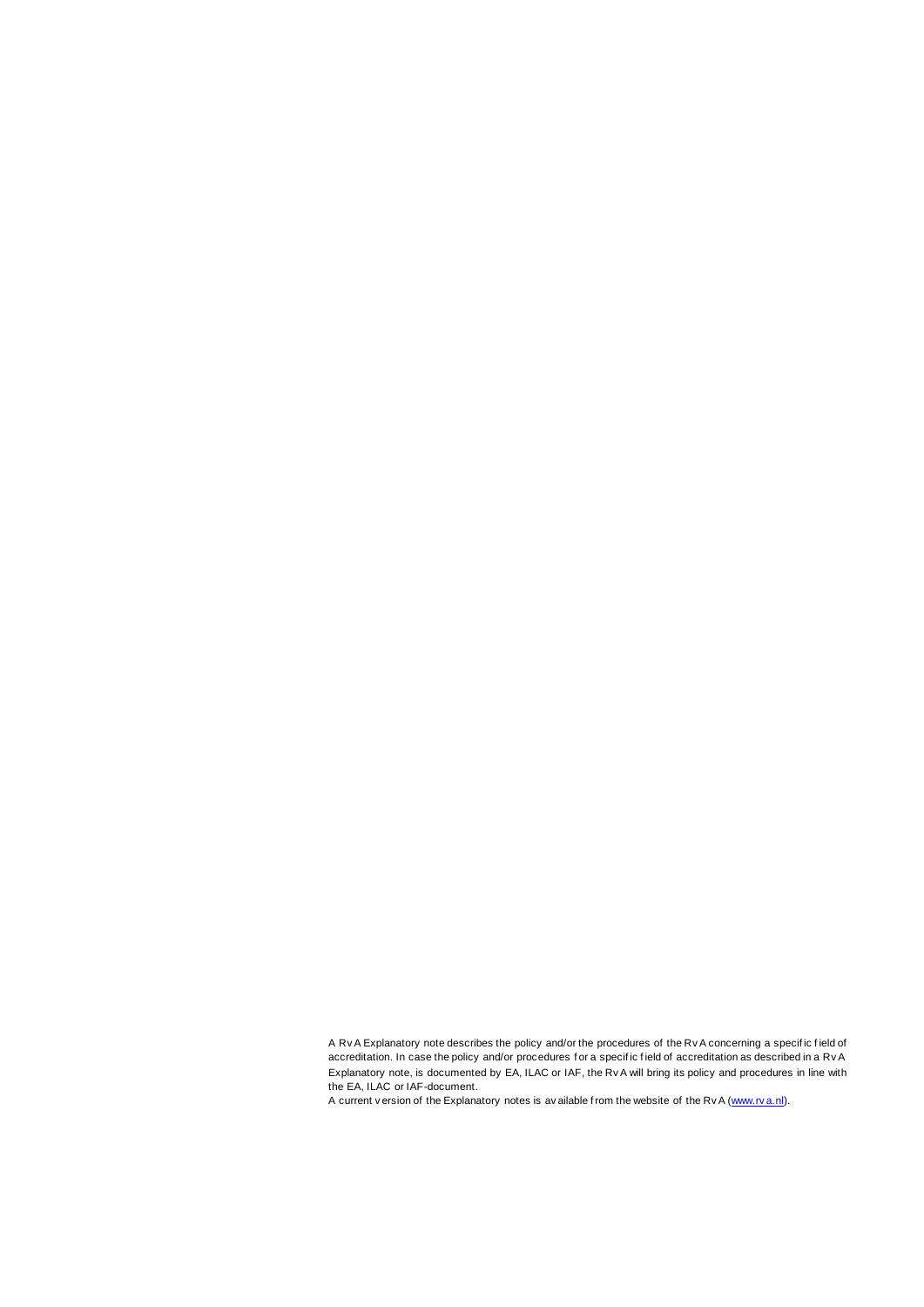#### **Contents**

| 1            | 4                       |
|--------------|-------------------------|
| $\mathbf{2}$ | $\sim$ 4                |
| 3            | $\overline{\mathbf{4}}$ |
| 4            |                         |
| 5            |                         |
| 6            | 6                       |
| 7            | 6                       |
| 8            |                         |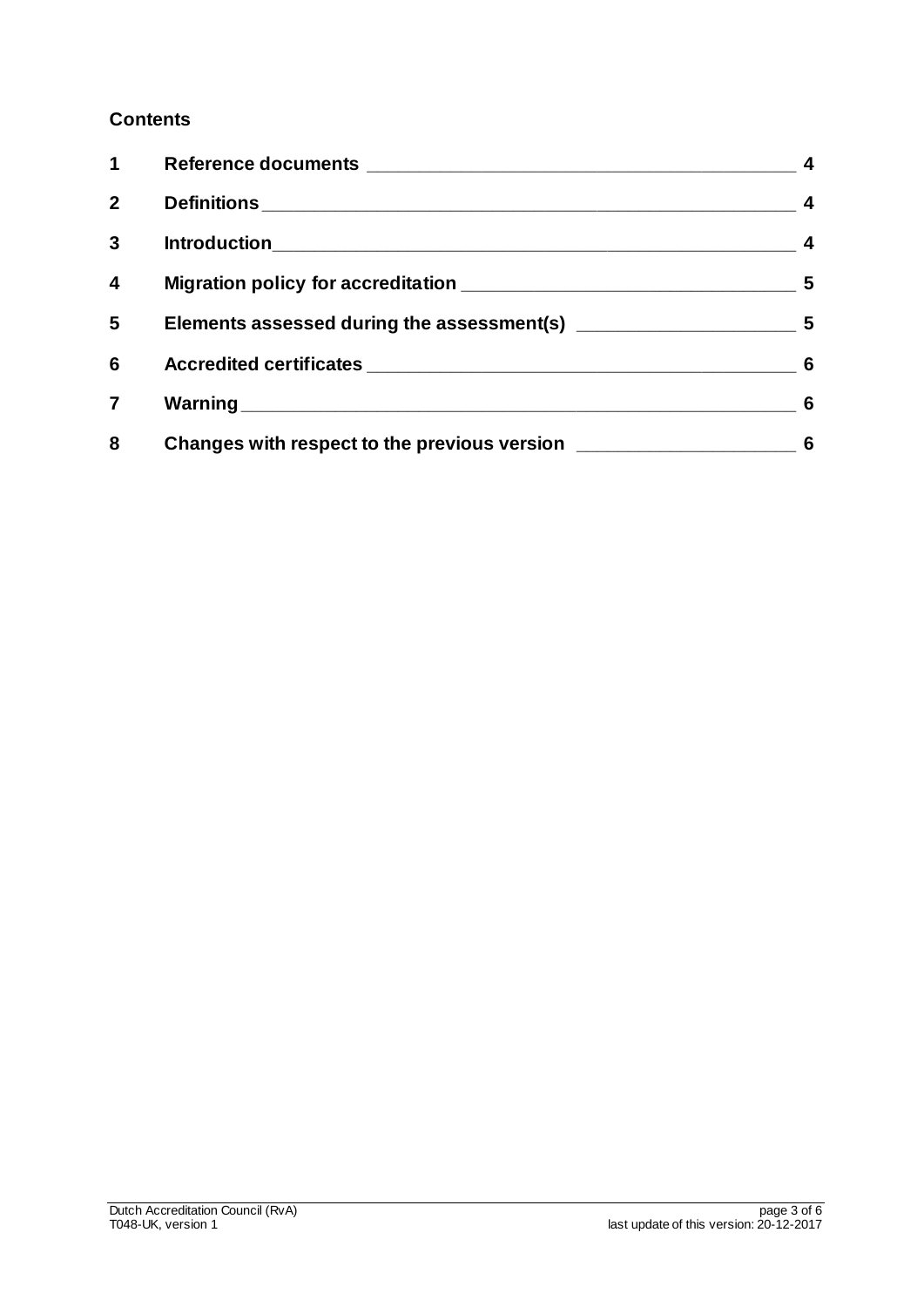## <span id="page-3-0"></span>**1 Reference documents**

- ISO 45001:2018:
- IAF MDX Requirements on the Migration to ISO 45001:2018 from BS OHSAS 18001:2007
- ISO/FDIS 45001:201X of 30 November 2017.

### <span id="page-3-1"></span>**2 Definitions**

Y Date of publication of ISO 45001:2018;

## <span id="page-3-2"></span>**3 Introduction**

IAF is currently in the process of developing a migration plan to provide accredited certification against the ISO 45001 (with an expected publication date in the first Quarter of 2018). For this, IAF will publish a Mandatory Document IAF MDX; Requirements on the Migration to ISO 45001:2018 from BS OHSAS 18001:2007. This IAF MDX document provides requirements for the migration from BS OHSAS 18001:2007 to ISO 45001:2018 and has been prepared by the International Accreditation Forum (IAF) in cooperation with the OHSAS project group and the ISO. It identifies activities which shall be considered by relevant interested parties and increases the understanding of the context of ISO 45001.

With IAF Resolution 2016-16 The General Assembly, acting on the recommendation of the Technical Committee, resolved to endorse the soon to be published ISO 45001:2018 as a normative document. Via IAF Resolution 2016-15 The General Assembly, acting on the recommendation of the Technical Committee, resolved that the period for migrating accredited certifications from BS OHSAS 18001:2007 to ISO 45001; Occupational health and safety management systems – Requirements with guidance for use, will be three years from the date of publication of ISO 45001 (i.e. Y).

The IAF (and RvA) will only promote the acceptance of ISO 45001:2018 accredited certificates after the end of the ISO 45001:2018 migration period. The expiry date of accredited certifications to BS OHSAS 18001:2007 issued during the migration period shall correspond to the end of the three-year migration period. NOTE: Where local legislation/regulation requires accredited OHSMS certification and the legislation/regulation has not been amended to reference ISO 45001, the validity of accredited certification to BS OHSAS 18001 (or national equivalent standard) may be extended.

Additionally, in The Netherlands, the scheme owners that have certification schemes based on BS OHSAS 18001:2007, e.g. the SCCM scheme, will have to analyse what the impact of the changes is on their certification scheme(s) and they will have to determine a transition policy for their schemes. For these cases the RvA Policy rule for Evaluation of conformity assessment schemes is applicable (see RvA-BR012).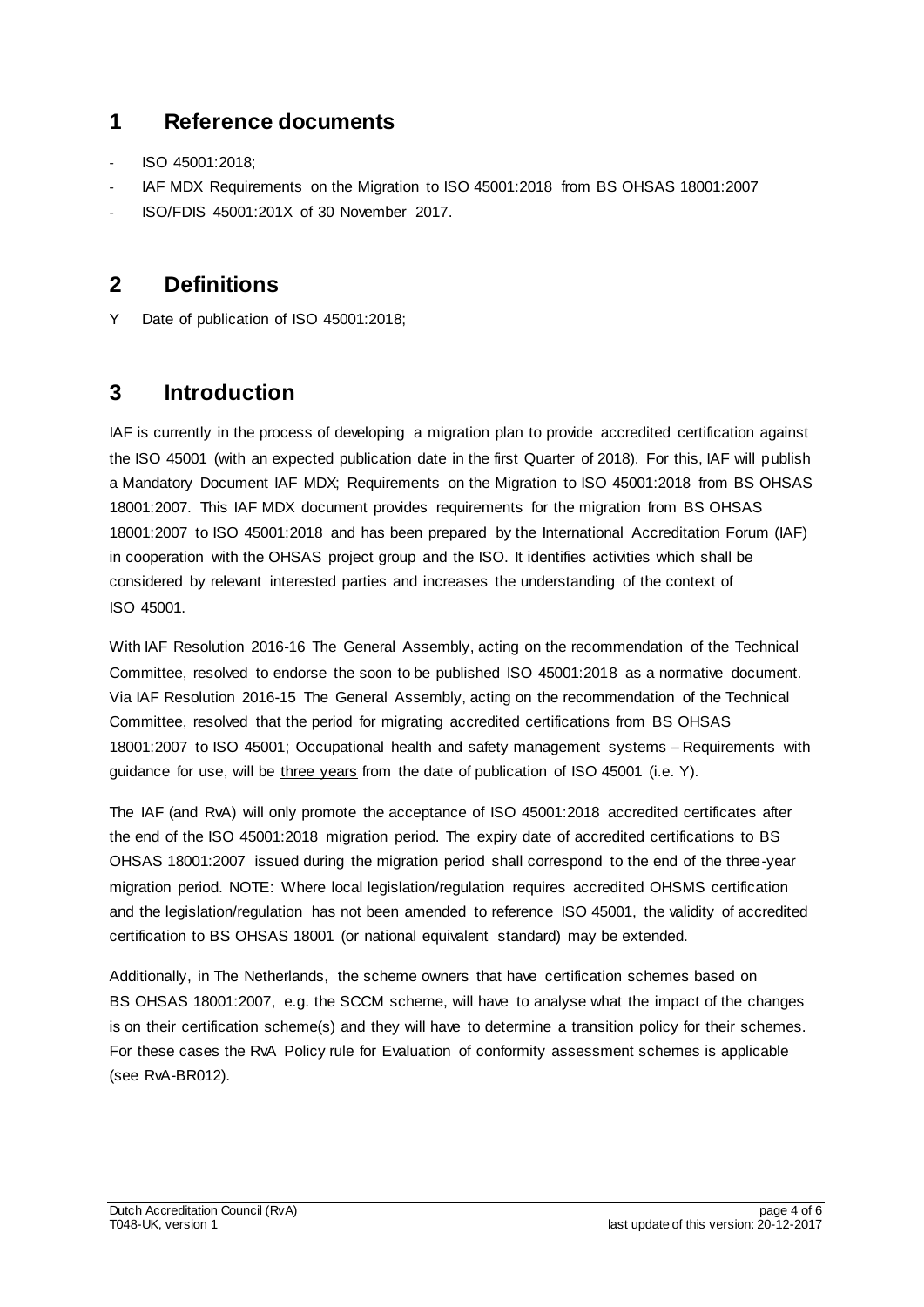## <span id="page-4-0"></span>**4 Migration policy for accreditation**

The accreditation for BS OHSAS 18001:2007 will, under the normal conditions, remain valid until the end of the migration period. This will be indicated on the RvA scope of accreditation, by adding the text "(until  $Y + 3$  years)", at the earliest opportunity (e.g. after regular assessments, or with changes in the scope).

According to IAF MDX Requirements on the Migration to ISO 45001:2018 from BS OHSAS 18001:2007 "The implementation shall, wherever possible, be verified during normal scheduled activity, noting that there may be some need for additional assessment time. Additional assessments may be necessary for a Certification Body (CB) requesting accreditation within an accelerated timeframe".

"For accredited BS OHSAS 18001:2007 CB's that have issued only accredited BS OHSAS 18001:2007 certificates, at a minimum the Accreditation Body (AB) shall conduct a documentation review for a minimum of one assessor man-day".

In all cases, the RvA application process for extension of accreditation shall be followed. Information regarding the extension of accreditation and the applicable application forms (e.g. RvA-F105 and F006-2) are available from the website of the RvA. [\(www.rva.nl\).](http://www.rva.nl/)

Based on the received application, the exact content and extent of the RvA assessment will be determined and communicated to the applicant (e.g. `this will include a larger assessment, with potential witness assessment(s), where the CB also issues non-accredited BS OHSAS 18001:2007 certificates or does not yet hold an valid RvA accreditation for BS OHSAS 18001:2007`). It is noted that this T-document does not supersede any of the existing RvA conditions or regulations.

The RvA assessments may be initiated from 1 January 2018 onwards. However, accreditation will not be granted until after Y. The RvA shall review the changes between the FDIS and the published standard. If significant changes have been introduced, the RvA may decide to perform additional assessment activities.

The RvA assessment will focus on the elements as listed in chapter 5 of this document. Based on the experiences with transitions, such as ISO 9001 and 14001:2015, the RvA will not issue nonconformities category (B), with a longer period for completion, only the regular types of nonconformities (i.e. category A and B) will be used (see RvA-BR004). This is to encourage the timely migration to ISO 45001:2018.

## <span id="page-4-1"></span>**5 Elements assessed during the assessment(s)**

According to IAF MDX, Requirements on the Migration to ISO 45001:2018 from BS OHSAS 18001:2007 "Assessments that include the migration to ISO 45001:2018 shall focus on changes to be implemented by CB's as a result of implementing the new standard: primary consideration should be given to consistent interpretation of the requirements, competence, reporting and any associated change in audit methodology. The assessment will also need to review the CB's arrangements for